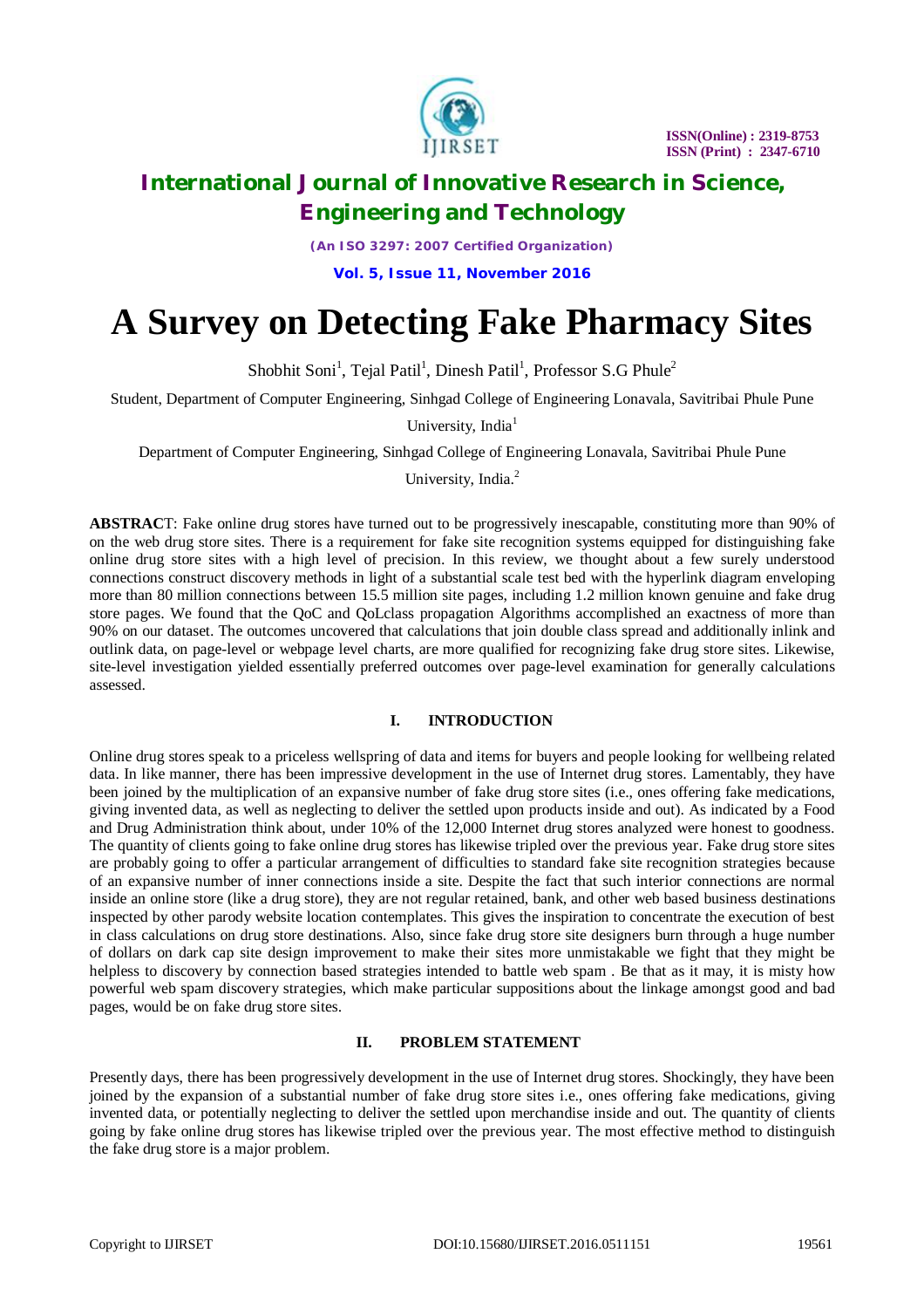

*(An ISO 3297: 2007 Certified Organization)*

**Vol. 5, Issue 11, November 2016**

### **III. EXISTING SYSTEM**

The existing system usesseveral link-based techniques for fake site identification. These techniques can be classified according to their propagation mechanisms, which depend on the presumptions they make with respect to how genuine and fake site pages are associated with each other. However, it is unclear as to how these link-based algorithms designed for web-spam detection wouldperform fake drug store sites. Moreover, there is a gap in the understanding of the impact of inlinks and outlinks (site page versus site) on these algorithms.

#### **Disadvantage of Existing System:-**

- The existing system does not detect appropriate fake website.
- Low performance.

## **IV. PROPOSED SYSTEM**

The proposed system uses several existing link-based techniques for fake site identification. The system first matches the URL then check QoC of page level and site level as well as finds the inlinks and outlinks of each page and site by sing the QoCandQoL algorithm.

#### **Advantage of Proposed System:-**

- The propose system detect appropriate fake website.
- Increase performance.

### **V. LITERATURE SURVEY**

Abbasi, A. and Chen, H.( 2007) have represented Detecting Fake Escrow Websites using Rich Fraud Cues and Kernel Based Methods[1].The author assessed the viability of different components and strategies for recognizing fake escrow websites. The examination incorporated a rich arrangement of elements separated from website page content, picture, and link information. The author also proposed a composite kernel tailored to represent the properties of fake websites, including content duplication and structural attributes. The mix of an expanded feature set and the composite kernel attained over 98% accuracy when differentiating fake sites from real ones, using the support vector machines algorithm. The results suggest that automated web-based information systems for detecting fake escrow sites could be feasible and may be utilized as authentication mechanisms.

Abbasi, A., Zhang, Z., and Chen, H(2008) have discovered A Statistical Learning Based System for Fake Website Detection[2].Existing fake site recognition frameworks can't adequately distinguish fake sites. In this review, the author advocate the improvement of fake site recognition frameworks that utilize that employ classification methods grounded in statistical learning theory (SLT). Trial comes about uncover that a model framework created utilizing SLT-based techniques outflanks seven existing fake website detection systems on a test bed encompassing900 real and fake websites.

Abbasi, A. and Chen, H. (2009) has represent A Comparison of Fraud Cues and Classification Methods for Fake Escrow Website Detection[3]. The author evaluated the effectiveness of various features and techniques for detecting fake escrow websites. The analysis included a rich set of fraud cues extracted from web page text, image, and link information. The author also compared several machine learning algorithms, including support vector machines, neural networks, decision trees, naïve bayes, and principal component analysis. The study confirms the feasibility of using automated methods for detecting fake escrow websites. The results may also be useful for informing existing online escrow fraud resources and communities of practice about the plethora of fraud cues pervasive in fake websites.

Zhang, L., Zhang, Y., and Zhang, Y., and Li, X.(2006) has discovered Exploring Both Content and Link Quality for Anti-Spamming[4]. The author has proposed a new page importance metric, which takes both the content quality and the link quality into consideration. Based on this metric, we can judge the trust scores of all the web pages using the web link graph.

Abbasi, A., Zhang, Z., Zimbra, D., Chen, H., and Nunamaker Jr., J. F.( 2010) has proposed Detecting Fake Websites: The Contribution of Statistical Learning Theory[5]. The author has proposed the development of a new class of fake website detection systems that are based on statistical learning theory (SLT). Using a design science approach, a prototype system was developed to demonstrate the potential utility of this class of systems.

Krishnan, V. and Raj, R. (2006) has discover Web Spam Detection with Anti-Trust Rank [6]. The author proposes a method of selecting a seed set of pages to be evaluated by a human. We then use the link structure of the web and the manually labeled seed set, to detect other spam pages. Our experiments on the Web Graph dataset show that our approach is very effective at detecting spam pages from a small seed set and achieves higher precision of spam page detection than the Trust Rank algorithm, apart from detecting pages with higher page ranks on an average.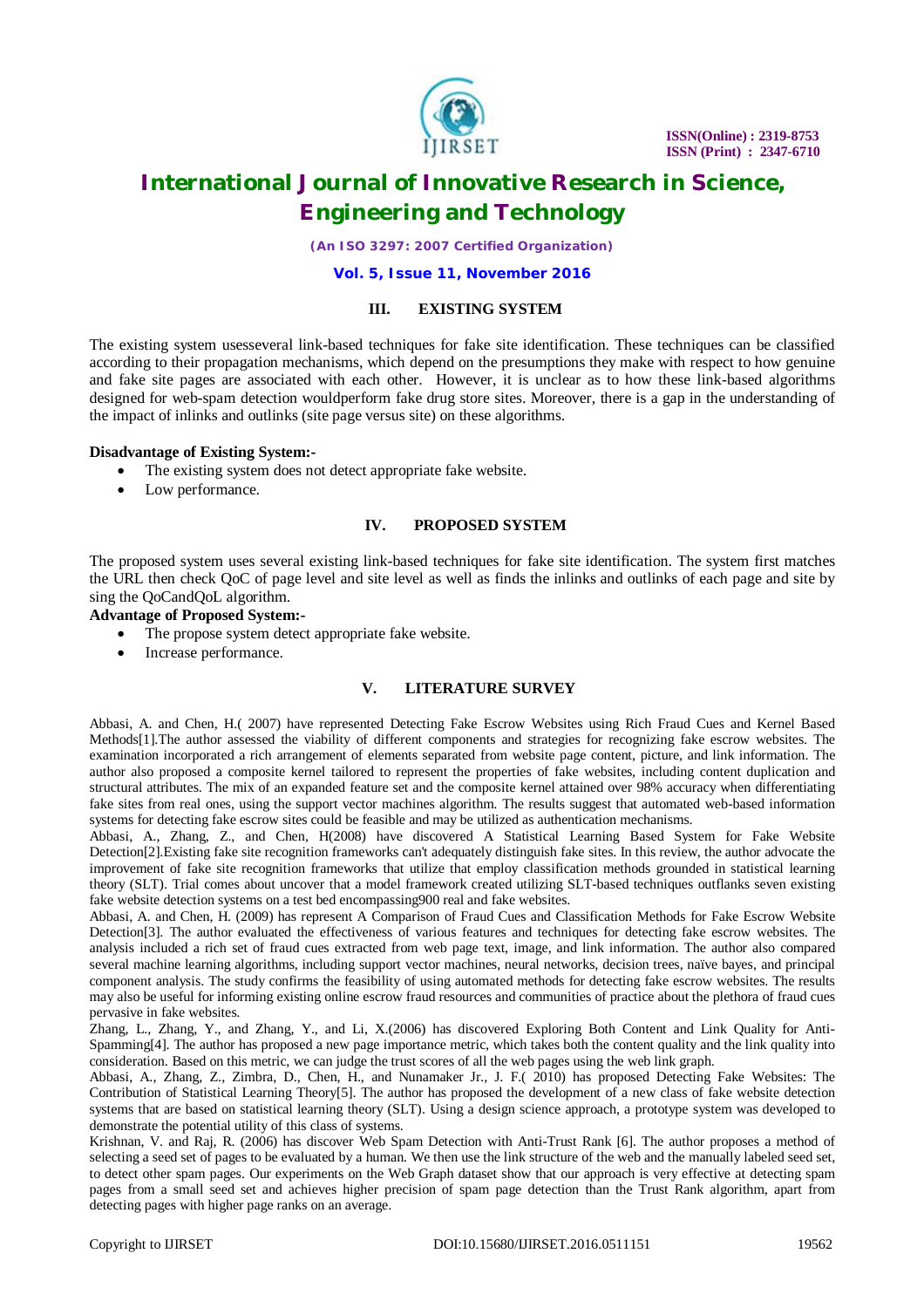

*(An ISO 3297: 2007 Certified Organization)*

#### **Vol. 5, Issue 11, November 2016**

Abbasi, A. and Chen, H. (2009b), A Comparison of Tools for Detecting Fake Websites [7].As fake website developers become more innovative, so too must the tools used to protect Internet users. A proposed system combines a support vector machine classifier and a rich feature set derived from website text, linkage, and images to better detect fraudulent sites.

Gyongyi, Z. and Garcia-Molina, H. (2005) has represents Spam: It's not Just for Inboxes Anymore [8].E-mail spam is a nuisance that every user has come to expect. But Web spammers prey on unsuspecting users and undermine search engines by subverting search results to increase the visibility of their pages.

Gyongyi, Z., Garcia-Molina, H., and Pedersen, J. (2004) has represents Combating Web Spam with Trust Rank [9].Web spam pages utilize different procedures to accomplish higher-than-merited rankings in a web crawler's outcomes. While human specialists can recognize spam, it is excessively costly, making it impossible to physically assess countless. Rather, we propose methods to seminaturally isolate trustworthy, great pages from spam. We first select a little arrangement of seed pages to be assessed by a specialist. When we physically distinguish the legitimate seed pages, we utilize the connection structure of the web to find different pages that are probably going to be great. In this paper we talk about conceivable approaches to actualize the seed choice and the disclosure of good pages. We exhibit consequences of investigations keep running on the World Wide Web filed by AltaVista and assess the execution of our procedures. Our outcomes demonstrate that we can successfully sift through spam from a huge portion of the web, in view of a decent seed set of under 200 destinations.

Liu, W., Deng, X., Huang, G., and Fu, A. Y.(2006) have discovered An Antiphishing Strategy Based on Visual Similarity Assessment[10].The authors' Proposedantiphishing methodology utilizes visual attributes to distinguish potential phishing sites and measure suspicious pages closeness to actual sites registered with the system. The first of two successive procedures in the SiteWatcher system keeps running on nearby email servers and screens messages for catchphrases and suspicious URLs. The second procedure then thinks about the potential phishing pages against genuine pages and surveys visual similitude's between them as far as key sites, page designs, and general styles. The approach is intended to be a piece of an endeavor antiphishingsolution.



### **VI. SYSTEM ARCHITECTURE**

#### **Fig.System Architecture**

#### **VII. CONCLUSION**

In this preparatory review, we examined the effectiveness of a few existing link-based algorithms for the recognition of fake online drug store sites. The outcomes uncovered that algorithms and chart qualities play an important role in the exact identification of fake drug store sites.Dual propagation algorithms that considered inlink and outlink data for good and bad seed pages given the best execution. Facilitate, site-level diagrams yielded extensively preferable outcomes over page level ones for most algorithms assessed.